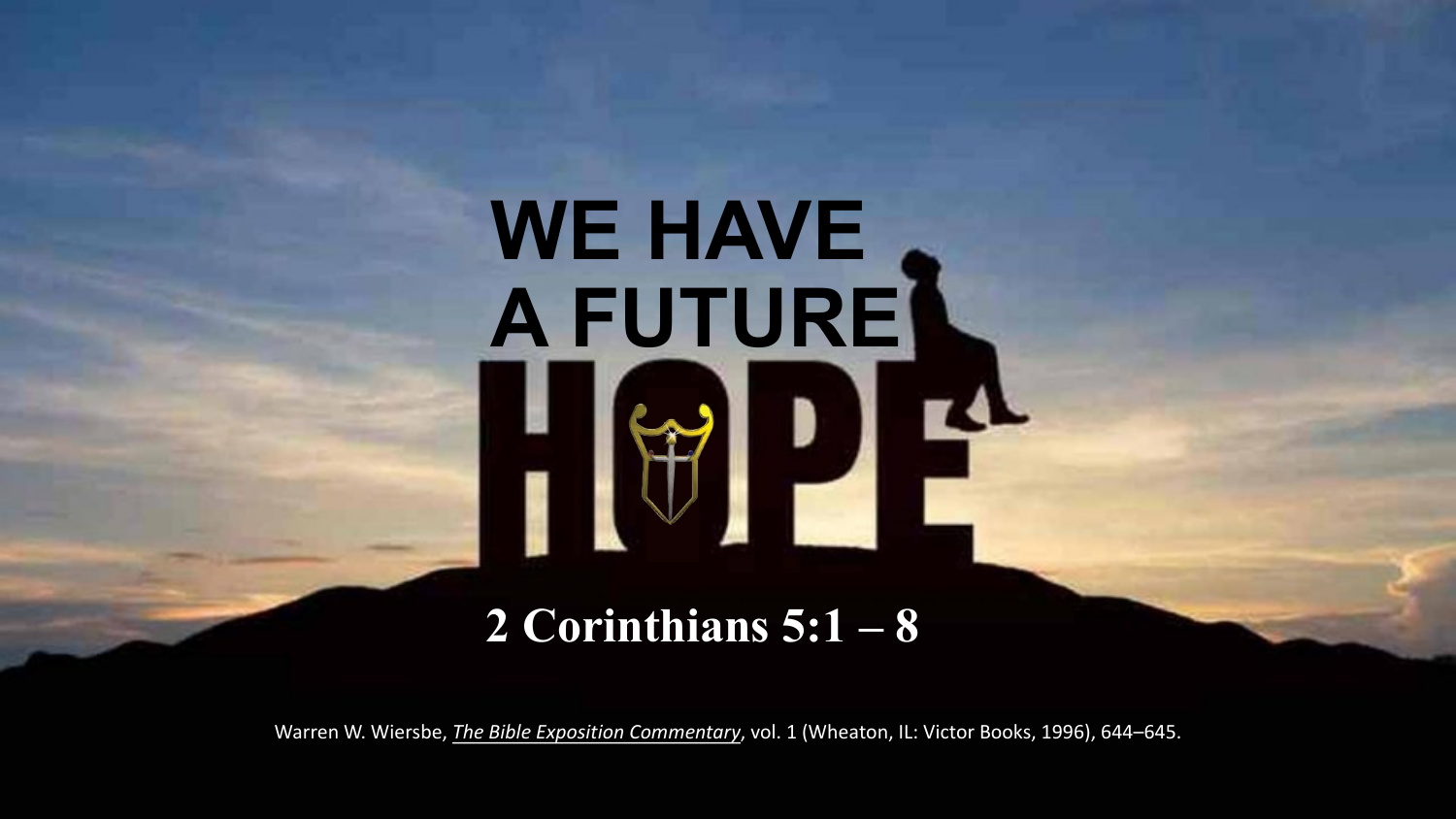#### **"We have this ministry … We have this treasure … We [have] the same spirit of faith … We have a building of God. "**

- What a testimony Paul gave to the reality of the Christian faith!
- This "building of God" is not the believer's heavenly home, promised in John 14:1–6.
- **It is his glorified body.**

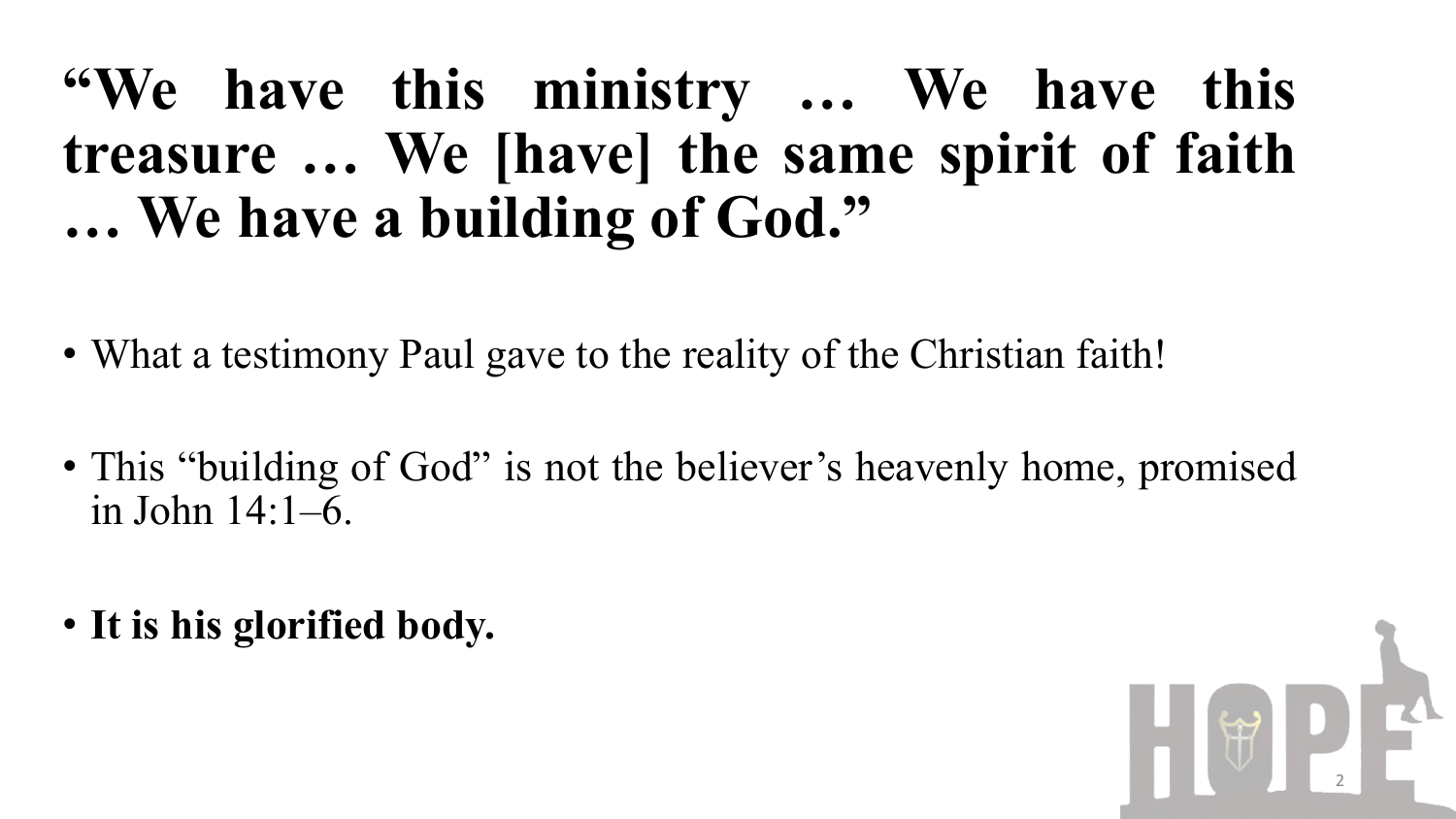### **PAUL'S TENT ANALOGY**

Paul was a tentmaker (Acts  $18:1-3$ ), and here he used a "tent" to picture our "present earthly bodies". A tent is a weak, temporary structure without much beauty, but the "glorified body" we shall receive will be eternal, beautiful, and never show signs of weakness or decay.

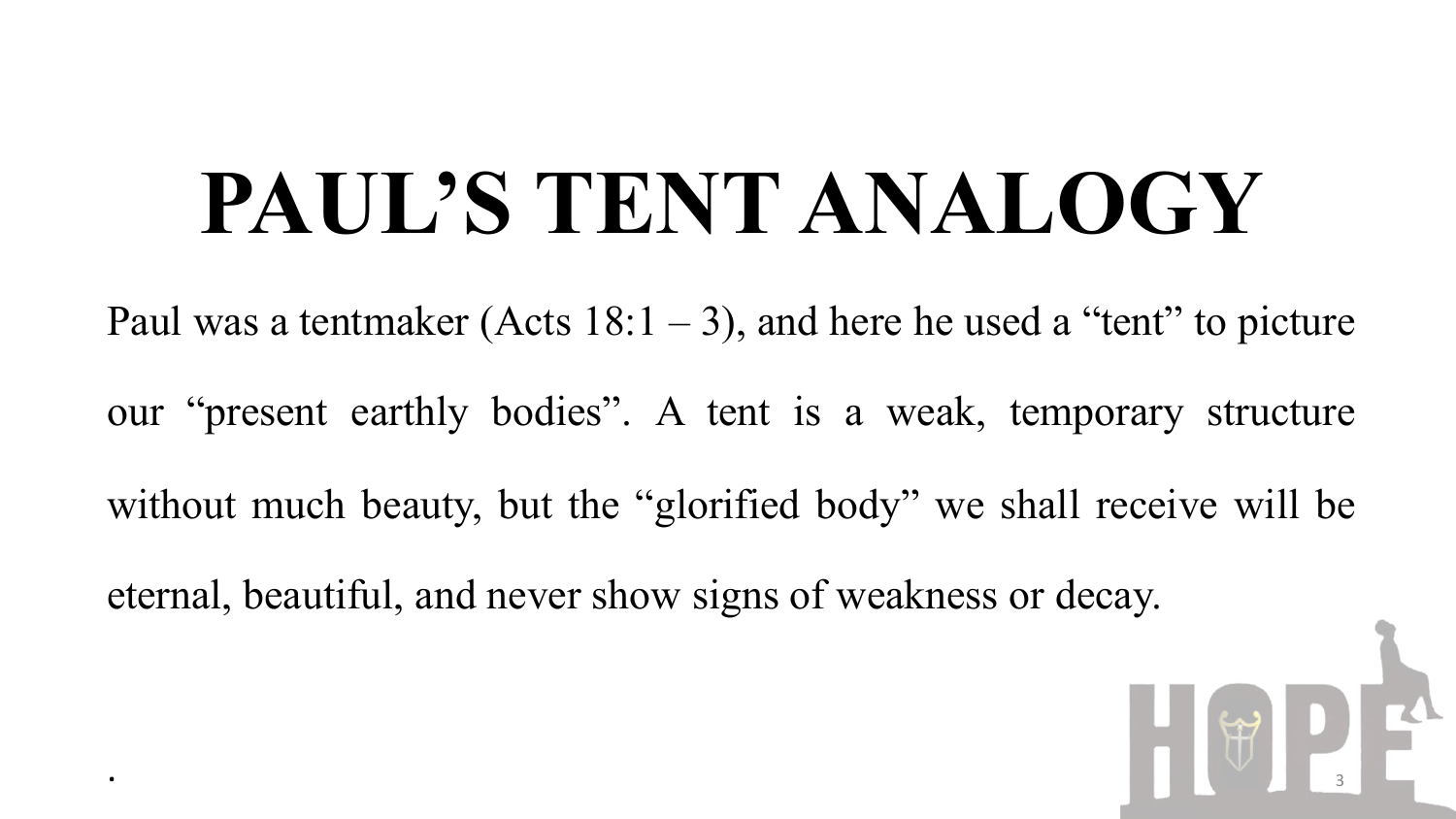### **PHILIPPIANS 3:20 – 21 (NKJV)**

**<sup>20</sup>** For our citizenship is in heaven, from which we also eagerly wait for the Savior, the Lord Jesus Christ,

**<sup>21</sup>** who will transform our lowly body that it may be conformed to His glorious body, according to the working by which He is able even to subdue all things to Himself.

- Paul saw the human body as an earthen vessel (2 Cor. 4:7) and a temporary tent.
- Still, he knew that believers would one day receive an incredible glorified body suited to the glorious environment of heaven.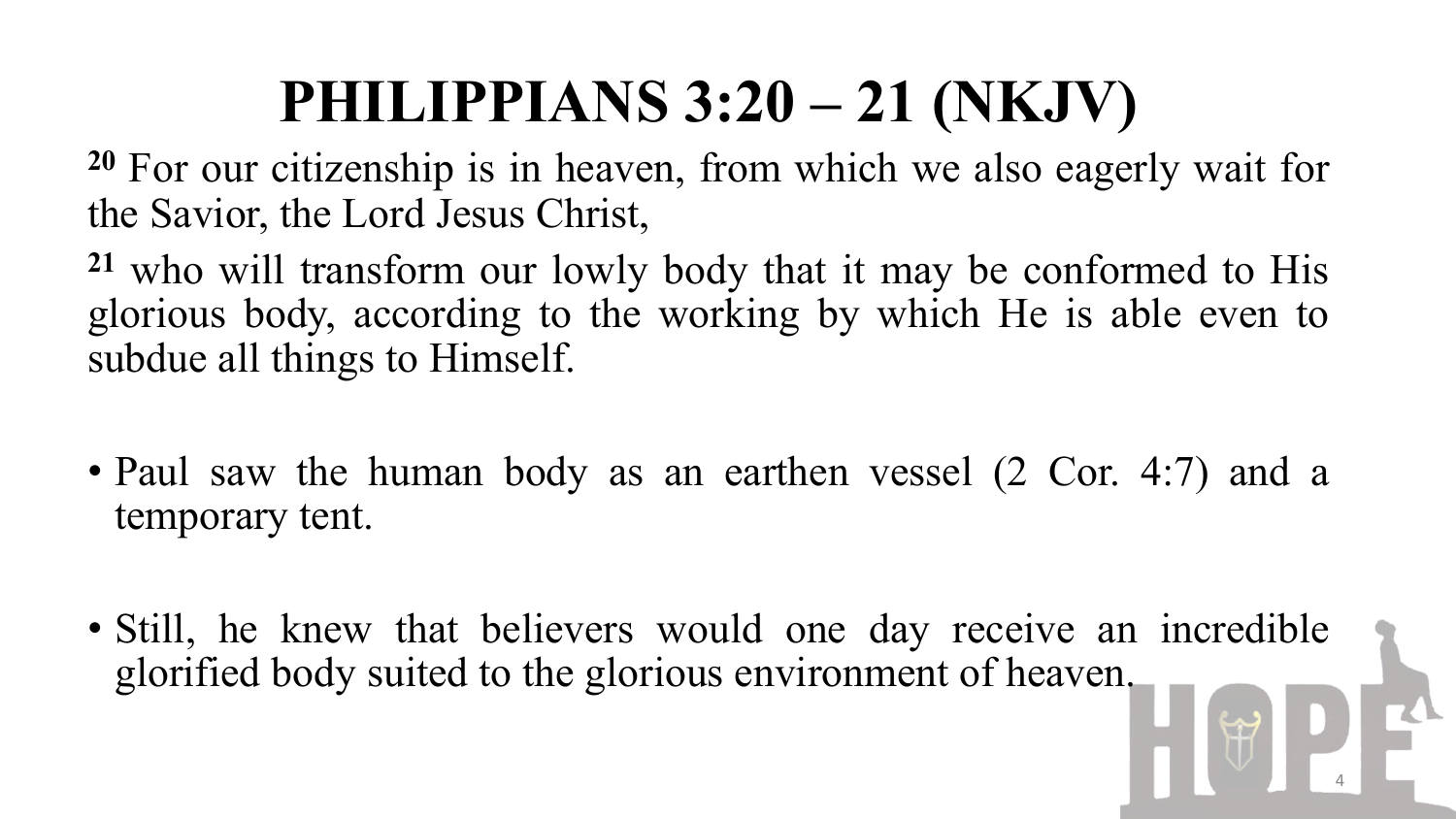### **For we know (v. 1) 2 CORINTHIANS 5:1 (NKJV)**

For we know that if our earthly house, this tent, is destroyed, we have a building from God, a house not made with hands, eternal in the heavens.

• How do we know? Because we trust the Word of God. No Christian has to consult a fortune-teller, a spiritist, or a deck of cards to determine what the future holds or what lies on the other side of death.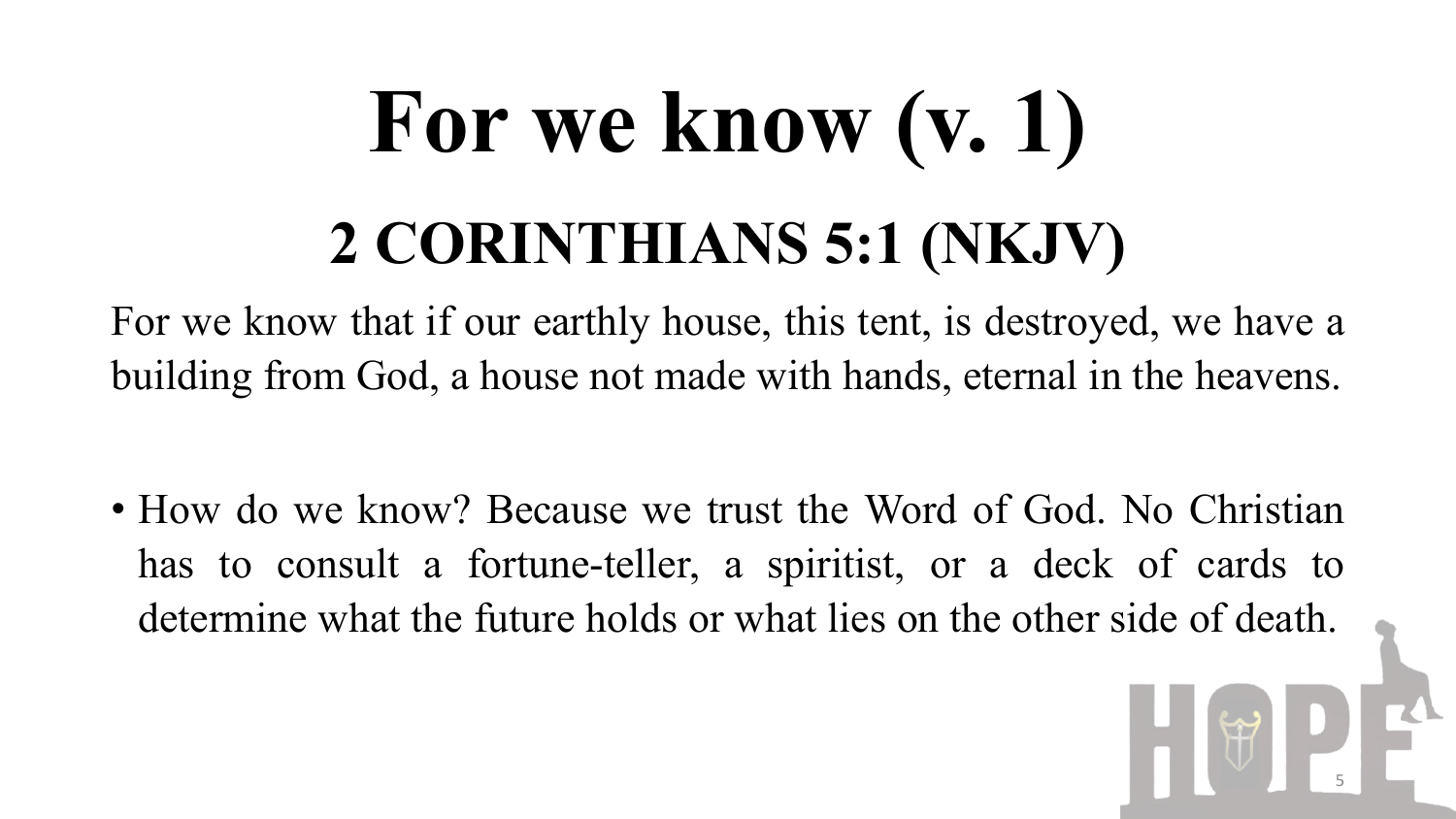### **God has told us all that we need to know in the pages of His Word.**

Paul's "we know" connects with his "knowing" in 2 Corinthians 4:14, which relates to the resurrection of Jesus Christ.

### **2 CORINTHIANS 4:14 (NKJV)**

knowing that He who raised up the Lord Jesus will also raise us up with Jesus, and will present us with you.

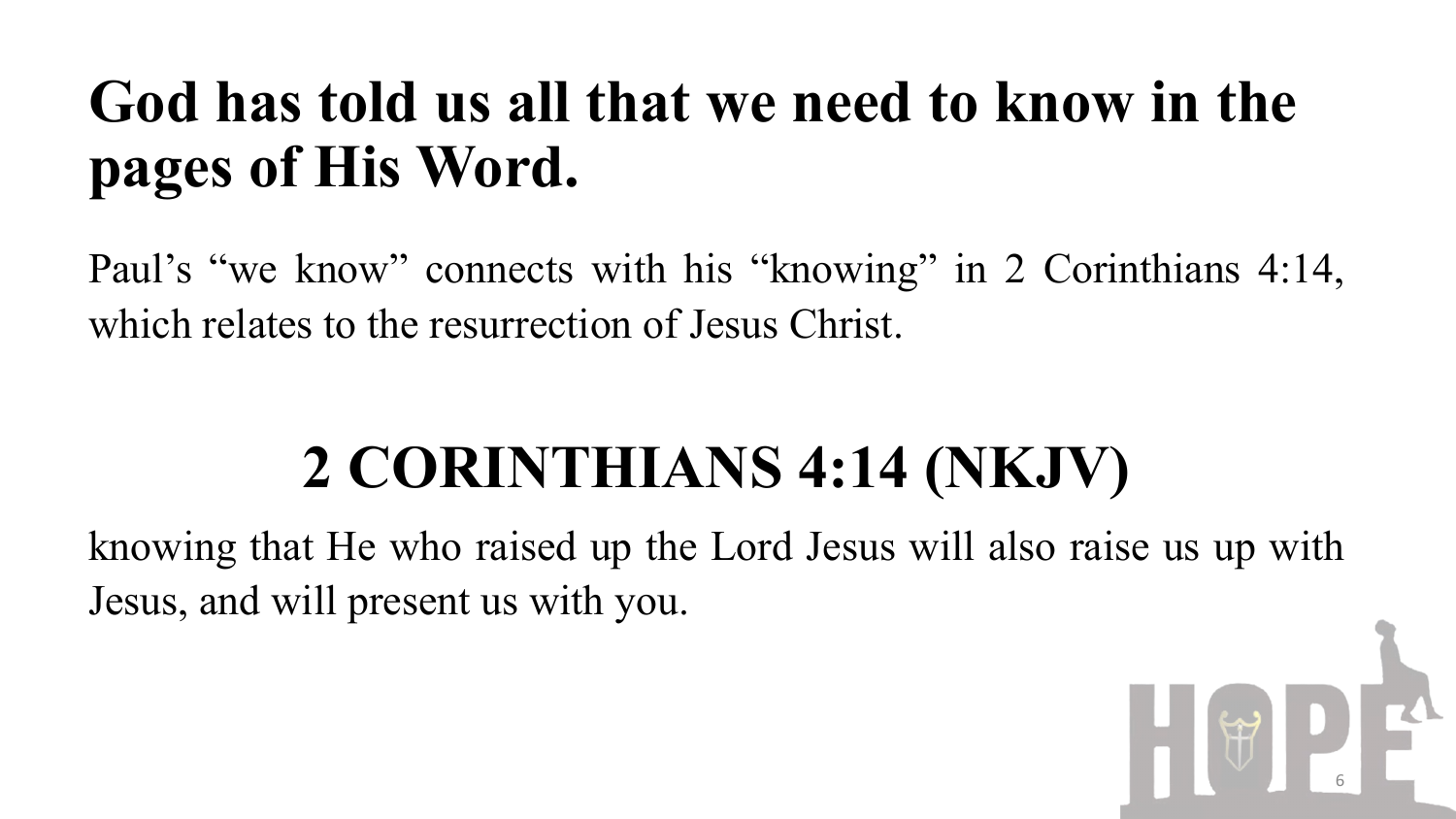## **We know that He is alive; therefore, we know that death cannot claim us.**

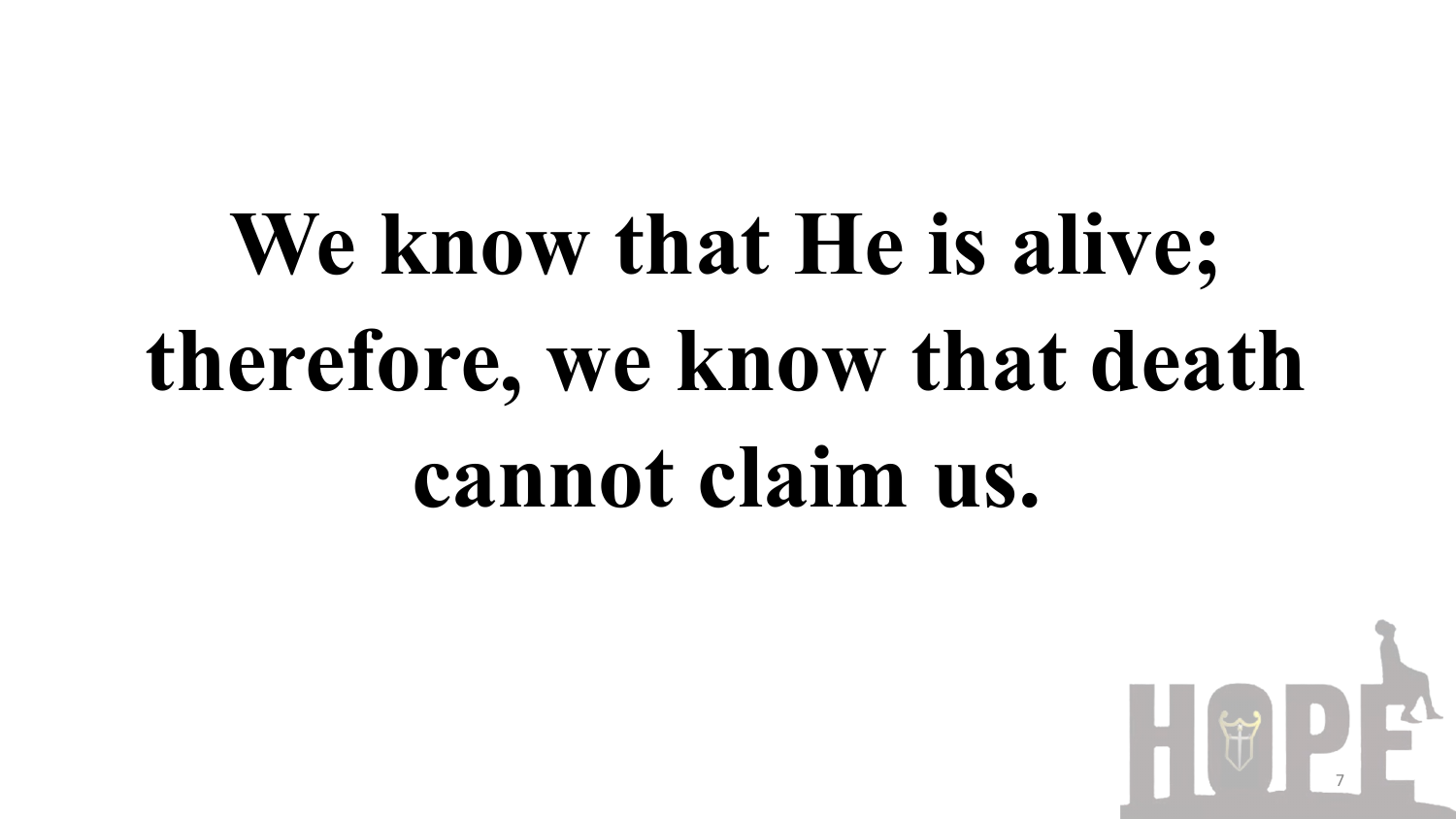### **JOHN 14:19 (NKJV)**

"A little while longer and the world will see Me no more, but you will see Me. Because I live, you will live also.

• If our tent is "taken down" ("dissolved"), we need not fear. The body is only the house we live in on earth.

• When a believer dies, the body goes to the grave, but the spirit goes to be with Christ.

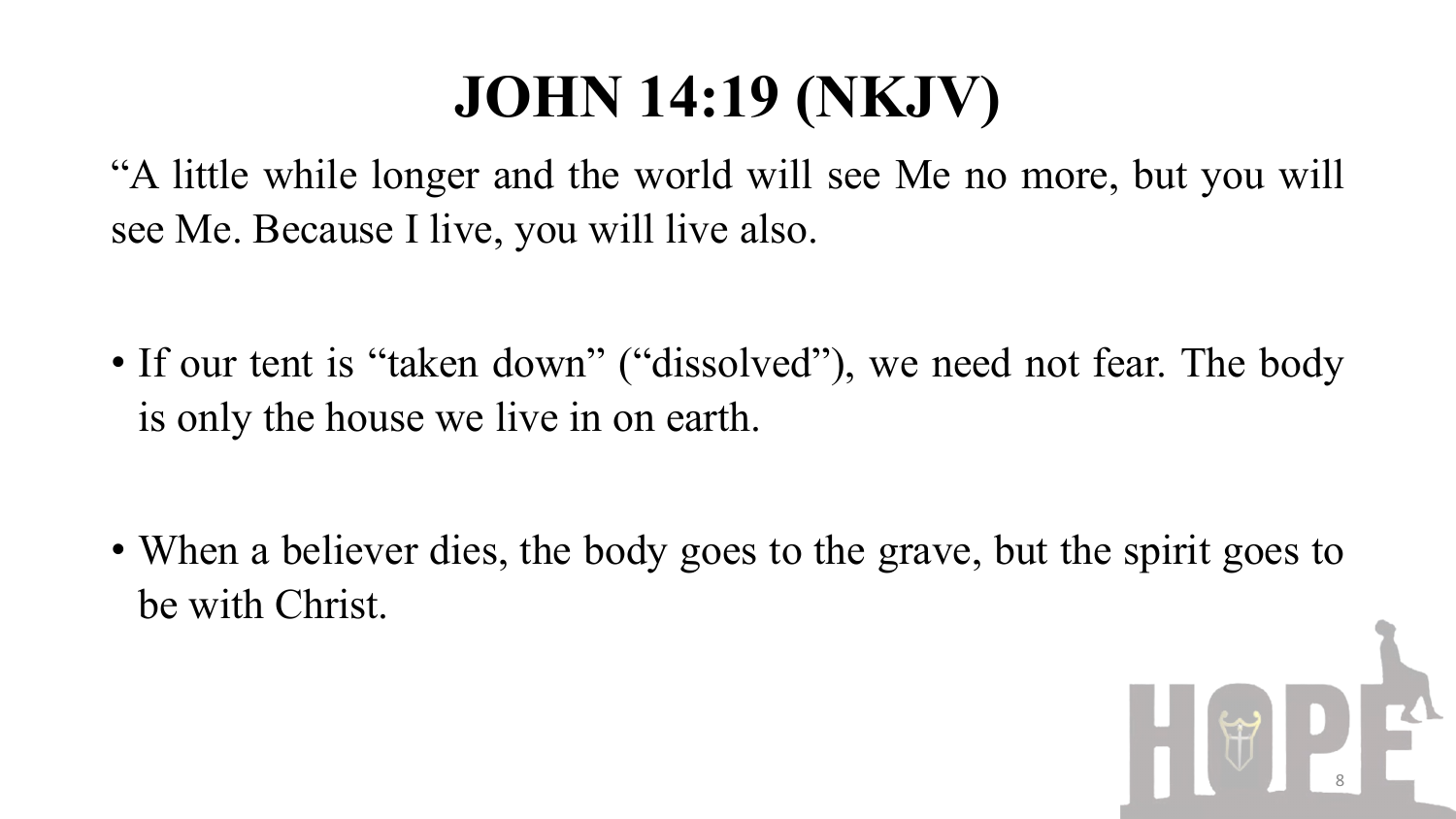### **PHILIPPIANS 1:20 – 25 (NKJV)**

**<sup>20</sup>** according to my earnest expectation and hope that in nothing I shall be ashamed, but with all boldness, as always, so now also Christ will be magnified in my body, whether by life or by death.

**<sup>21</sup>** For to me, to live is Christ, and to die is gain.

**<sup>22</sup>** But if I live on in the flesh, this will mean fruit from my labor; yet what I shall choose I cannot tell.

**<sup>23</sup>** For I am hard-pressed between the two, having a desire to depart and be with Christ, which is far better.

**<sup>24</sup>** Nevertheless to remain in the flesh is more needful for you.

**<sup>25</sup>** And being confident of this, I know that I shall remain and continue with you all for your progress and joy of faith,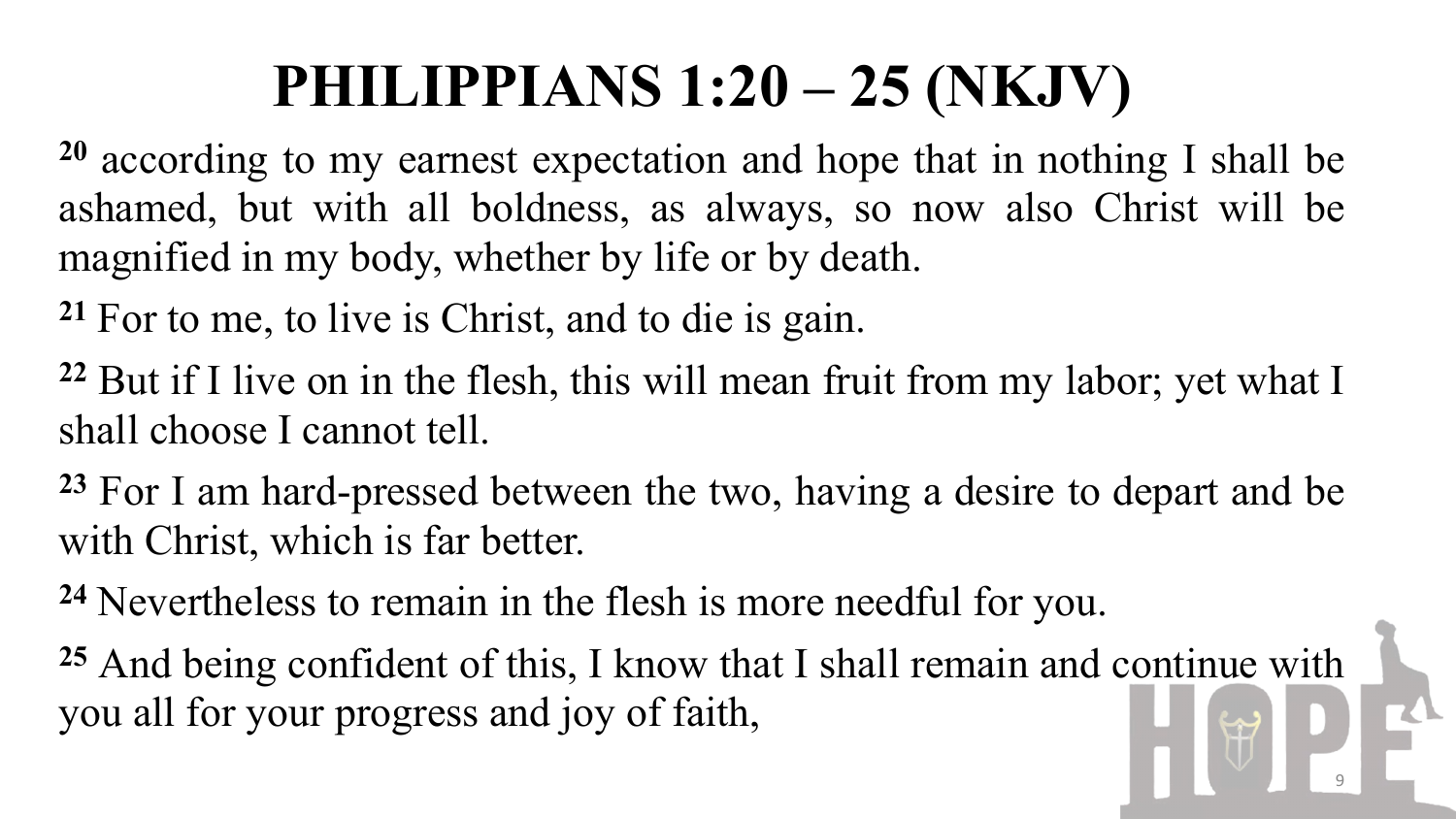When Jesus Christ returns for His own, He will raise the dead bodies in glory, and the body and spirit shall be joined together for a glorious eternity in heaven.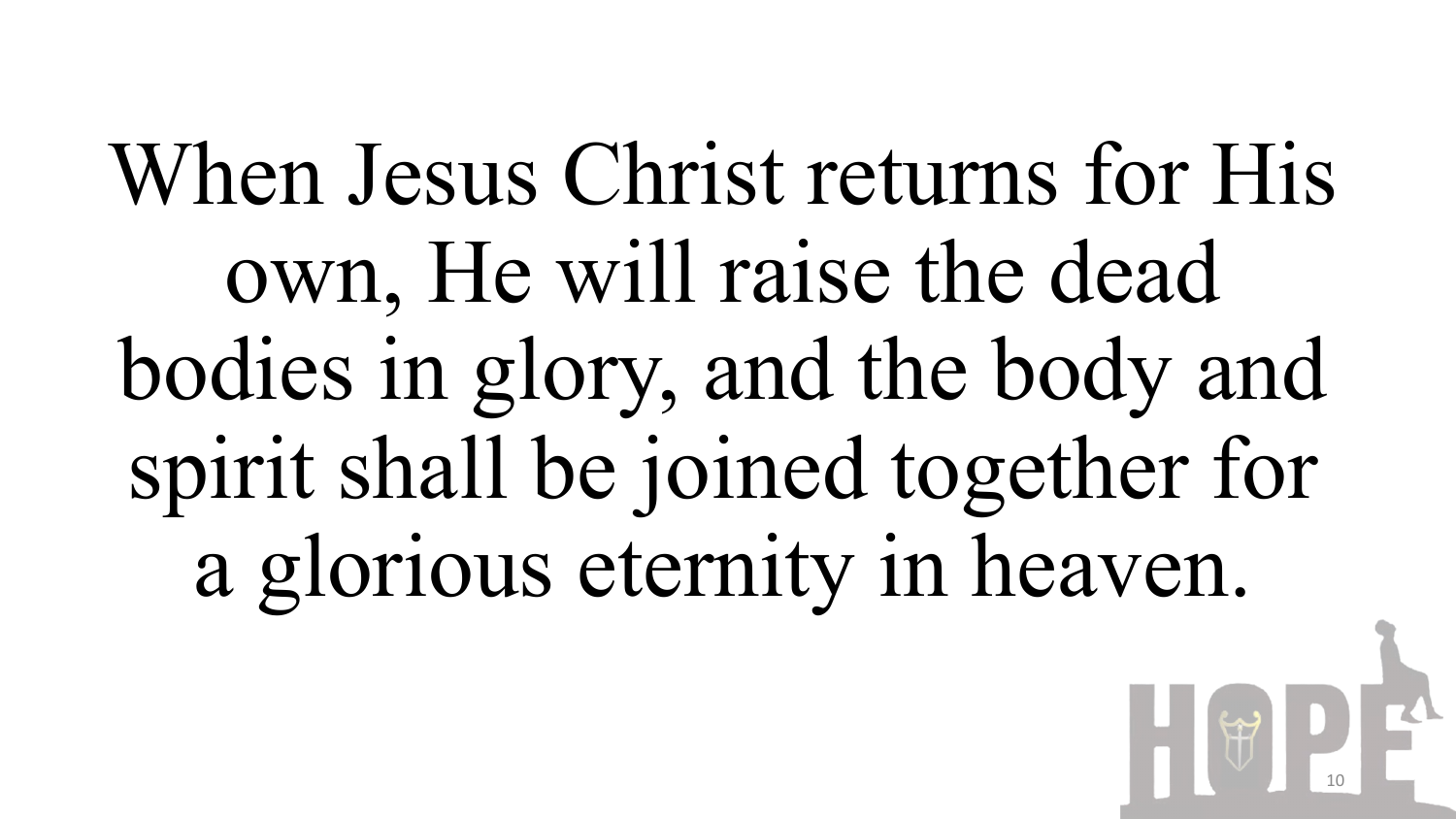### **1 THESSALONIANS 4:13 – 15 (NKJV)**

- **<sup>13</sup>** But I do not want you to be ignorant, brethren, concerning those who have fallen asleep, lest you sorrow as others who have no hope.
- **<sup>14</sup>** For if we believe that Jesus died and rose again, even so God will bring with Him those who sleep in Jesus.
- **<sup>15</sup>** For this we say to you by the word of the Lord, that we who are alive and remain until the coming of the Lord will by no means precede those who are asleep.

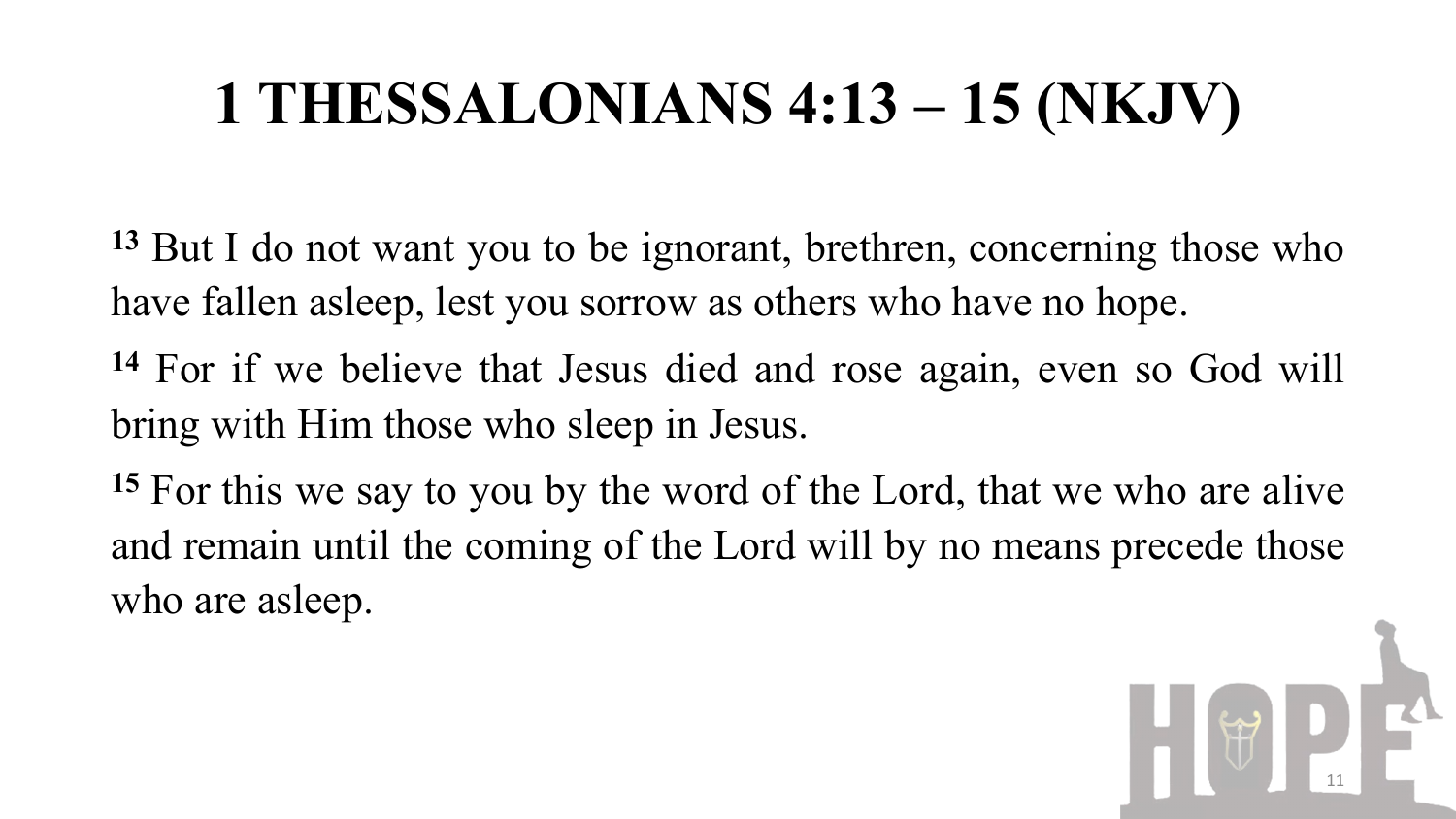### **1 THESSALONIANS 4:16 – 18 (NKJV)**

**<sup>16</sup>** For the Lord Himself will descend from heaven with a shout, with the voice of an archangel, and with the trumpet of God. And the dead in Christ will rise first.

**<sup>17</sup>** Then we who are alive and remain shall be caught up together with them in the clouds to meet the Lord in the air. And thus we shall always be with the Lord.

**<sup>18</sup>** Therefore comfort one another with these words.

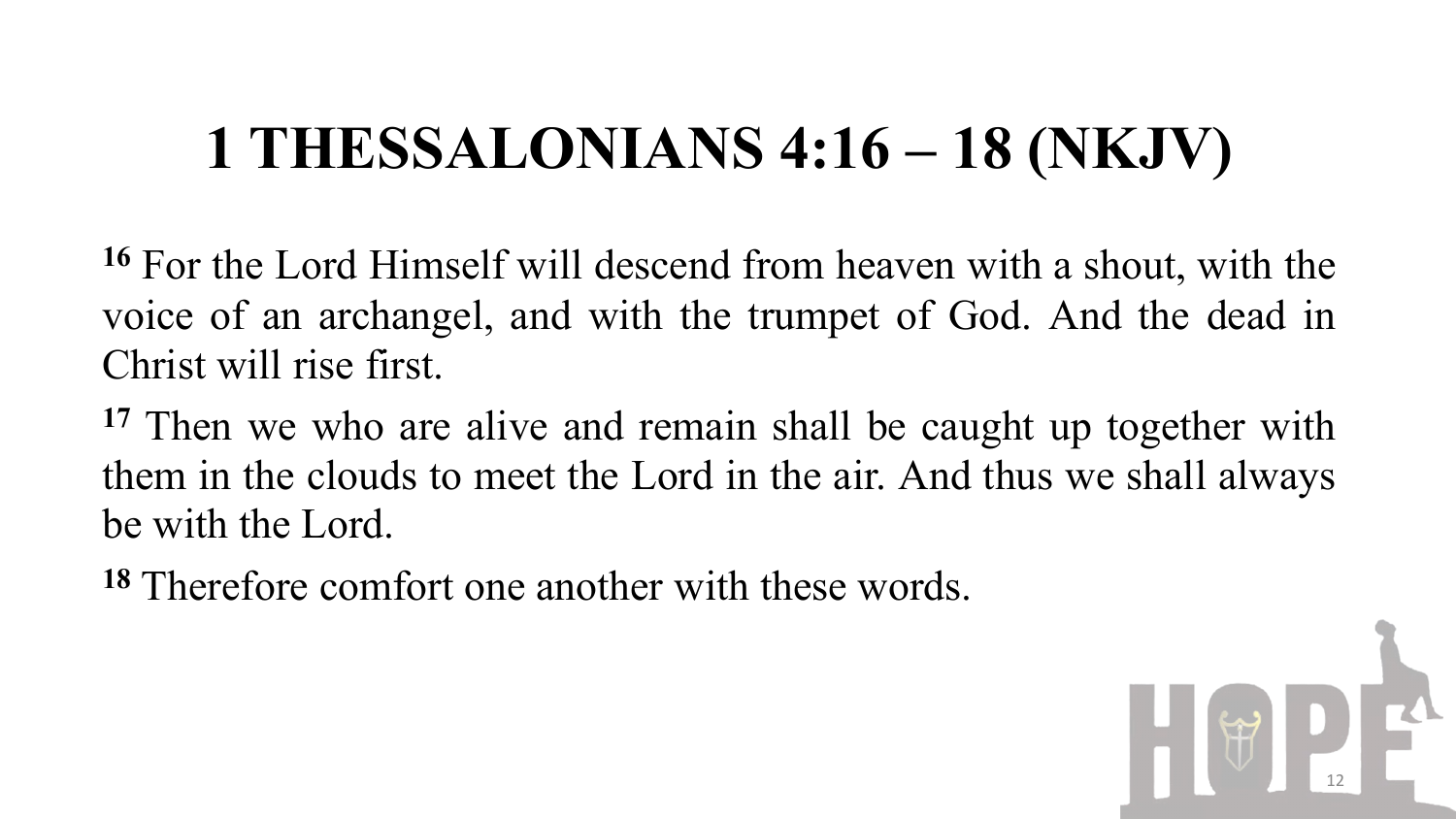# **We groan (vv. 2 – 5)**

### **2 CORINTHIANS 5:2 – 5 (NKJV)**

**<sup>2</sup>** For in this we groan, earnestly desiring to be clothed with our habitation which is from heaven,

**<sup>3</sup>** if indeed, having been clothed, we shall not be found naked.

**<sup>4</sup>** For we who are in this tent groan, being burdened, not because we want to be unclothed, but further clothed, that mortality may be swallowed up by life.

**<sup>5</sup>** Now He who has prepared us for this very thing is God, who also has given us the Spirit as a guarantee.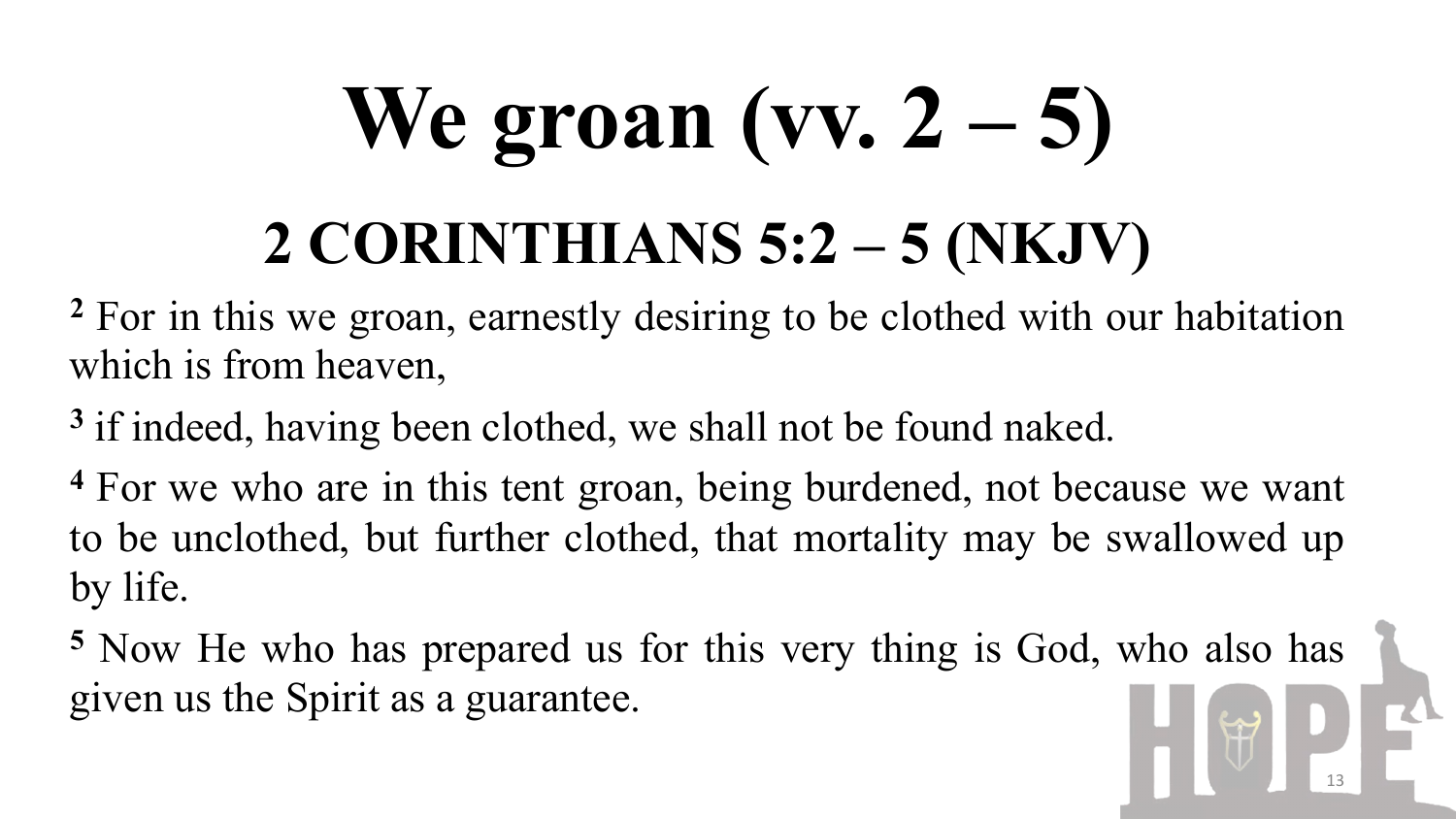### **THE GLORIFIED BODY**

Paul was not expressing a dark desire for death. His statement is just the opposite: he was eager for Jesus Christ to return so that he would be "clothed upon" with the glorified body.

He presented three possibilities, using the image of the body as a tent:

- **(1)** *Alive* residing in the tent;
- **(2)** *Dead* unclothed, out of the tent, "naked";
- **(3)** *Clothed upon* the transformation of the body at the return of Christ.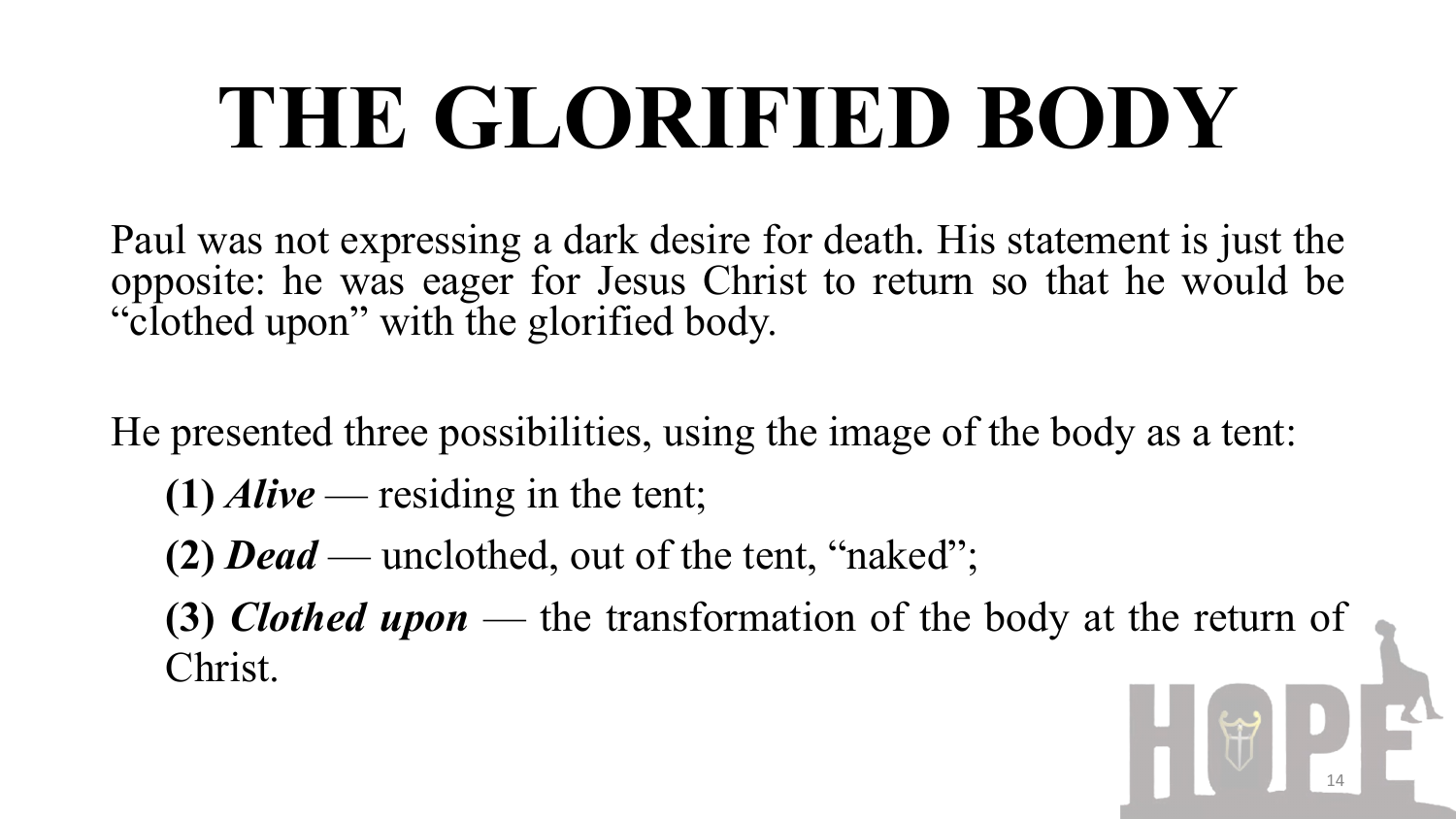### **PAUL'S HOPE**

Paul was hoping that he would be alive and on the earth at the return of Christ so that he might not have to go through the experience of death.

Paul used a similar picture in 1 Corinthians  $15:51 - 58$ , and he used the idea of "groaning" in Romans  $8:22 - 26$ .

The glorified body is called "a building of God, a house not made with hands" in 2 Corinthians 5:1 and "our house which is from heaven" in 2 Corinthians 5:2.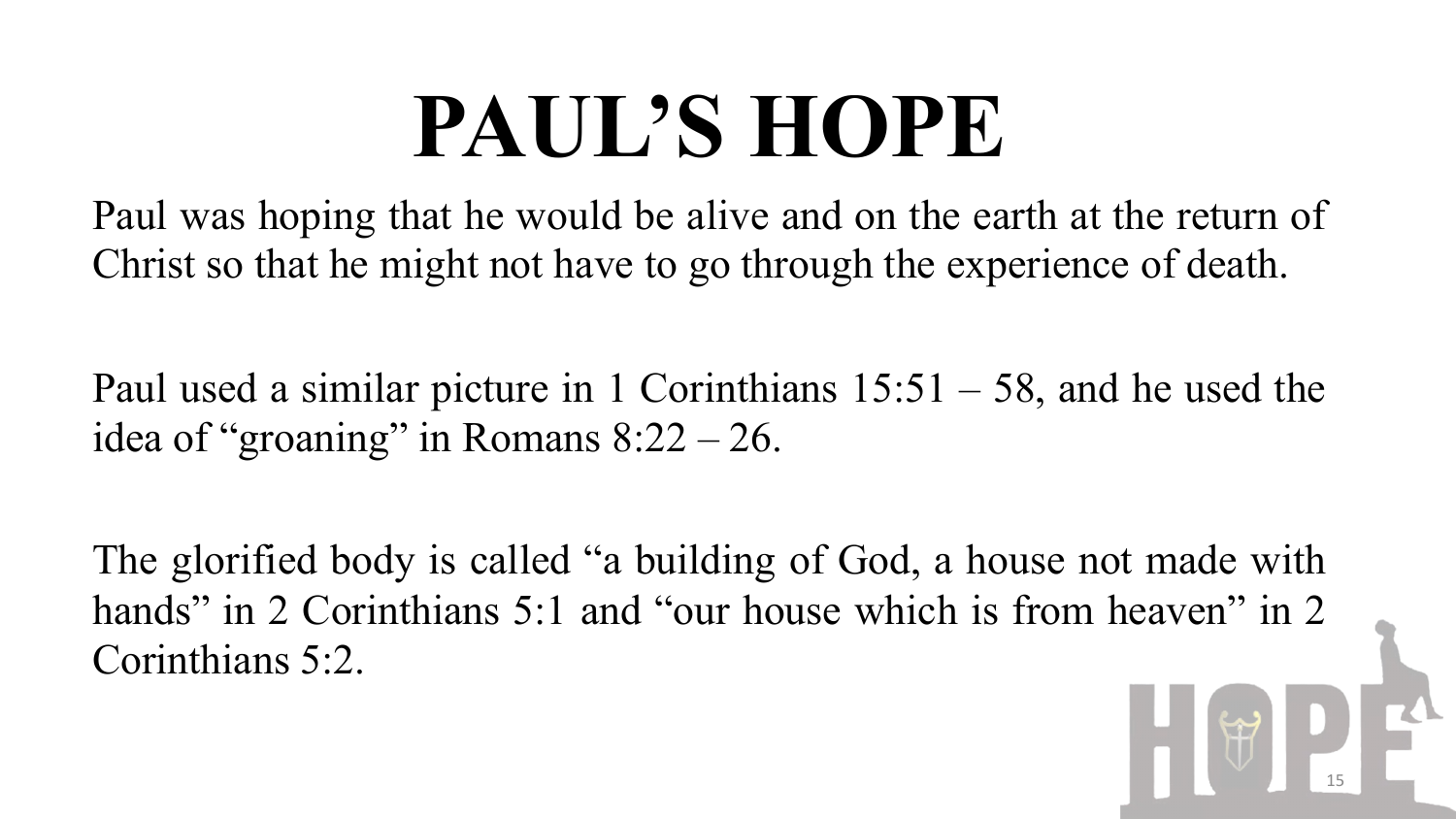#### **This is in contrast to our mortal bodies, which came from the dust of the earth.**

### **1 CORINTHIANS 15:49 (NKJV)**

And as we have borne the image of the man of dust, we shall also bear the image of the heavenly Man.

It is important to note that Paul was not groaning because he was in a human body but because he longed to see Jesus Christ and receive a glorified body. He was groaning for glory!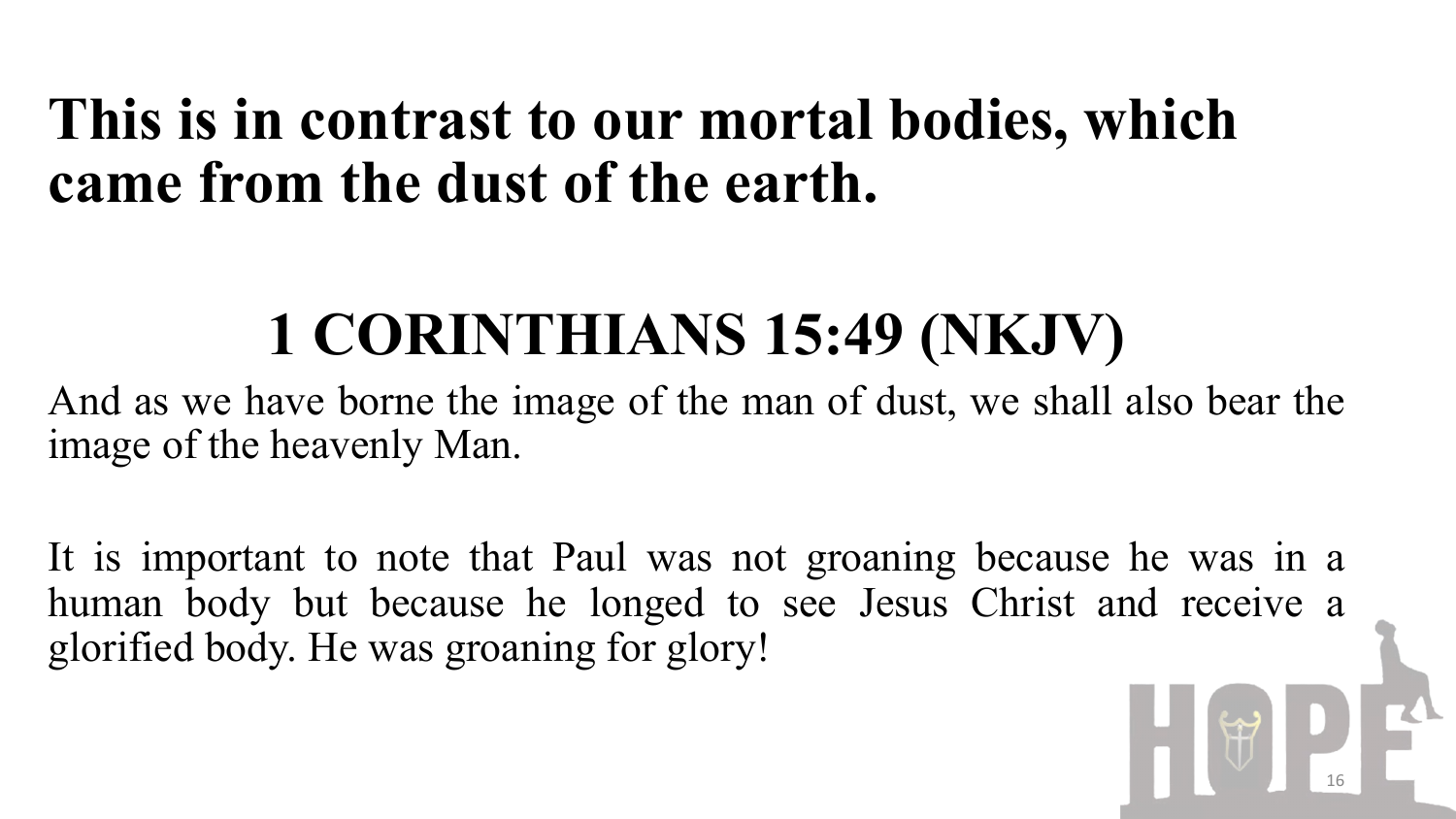# **This explains why death holds NO terrors for the Christian.**

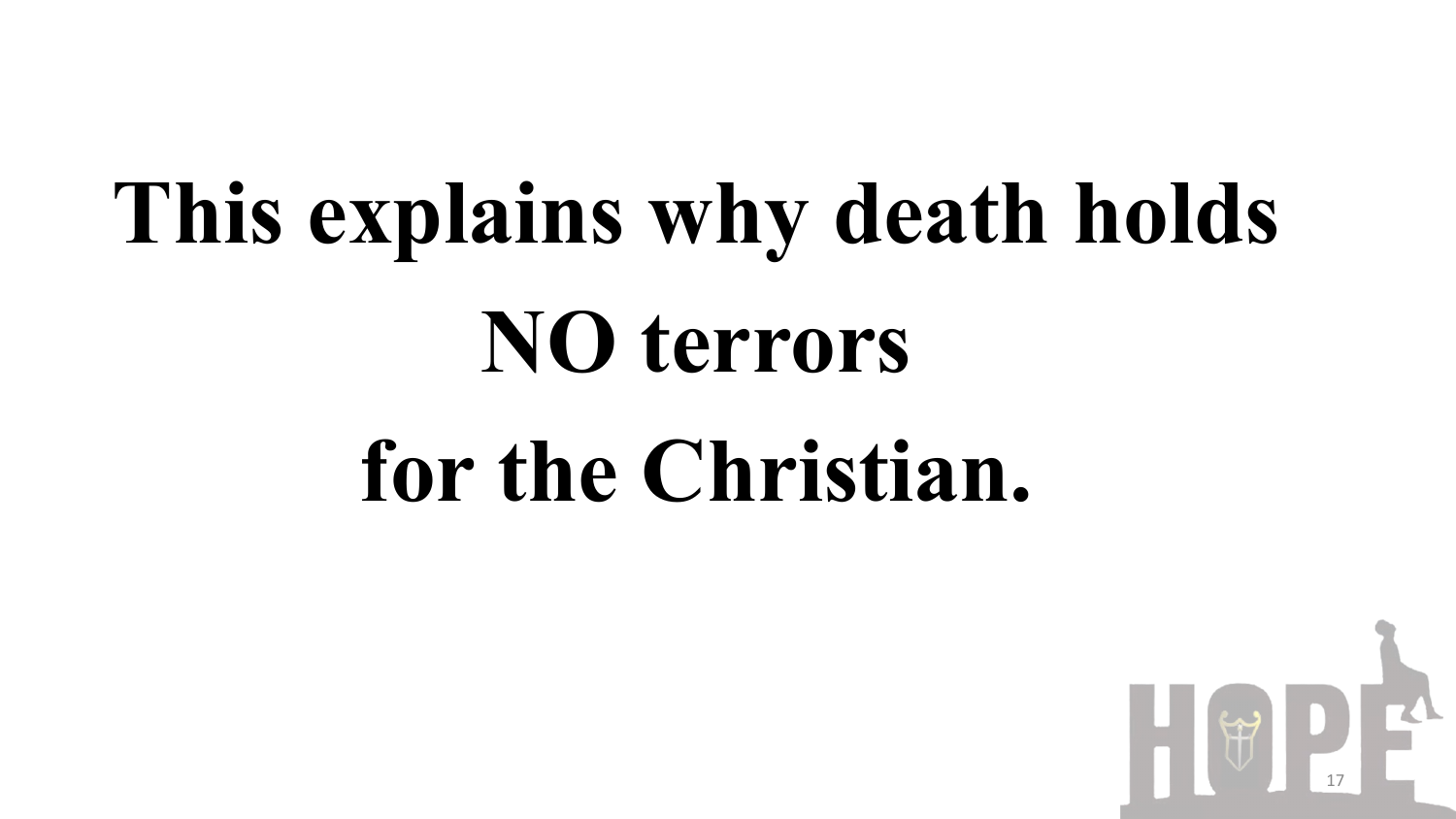### **Paul called his death a "departure." 2 TIMOTHY 4:6 (NKJV)**

For I am already being poured out as a drink offering, and the time of my departure is at hand.

- This Greek word for "departure" means "to take down one's tent and move on".
- But how can we be sure that we shall one day have new bodies like the glorified body of our Savior? We can be sure because the Spirit lives within us.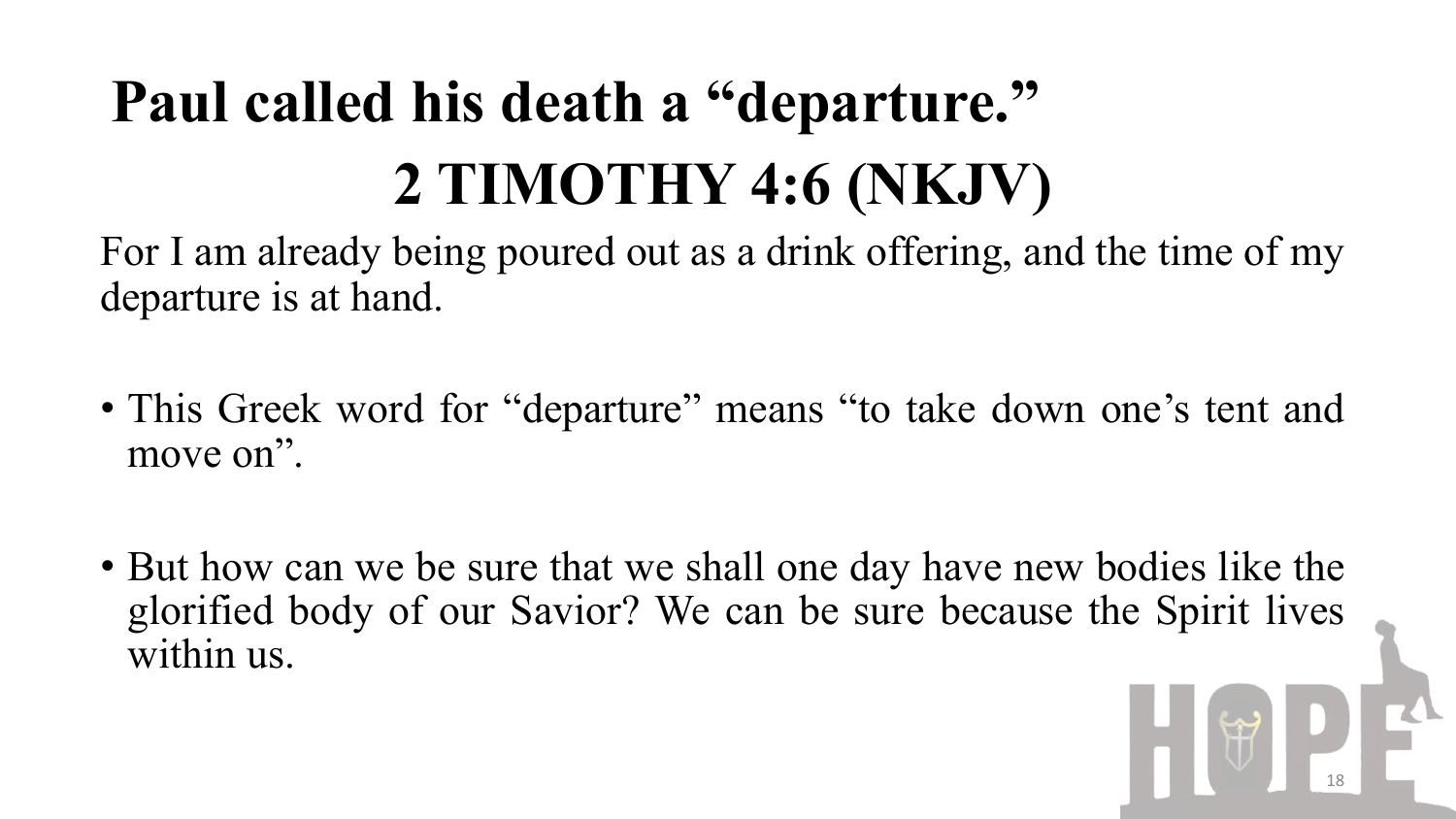### **Paul mentioned the sealing and the earnest of the Spirit.**

#### **2 Corinthians 1:22 (NKJV)**

who also has sealed us and given us the Spirit in our hearts as a guarantee.

#### **Ephesians 1:13 – 14 (NKJV)**

**<sup>13</sup>** In Him you also trusted, after you heard the word of truth, the gospel of your salvation; in whom also, having believed, you were sealed with the Holy Spirit of promise,

**<sup>14</sup>** who is the guarantee of our inheritance until the redemption of the purchased possession, to the praise of His glory.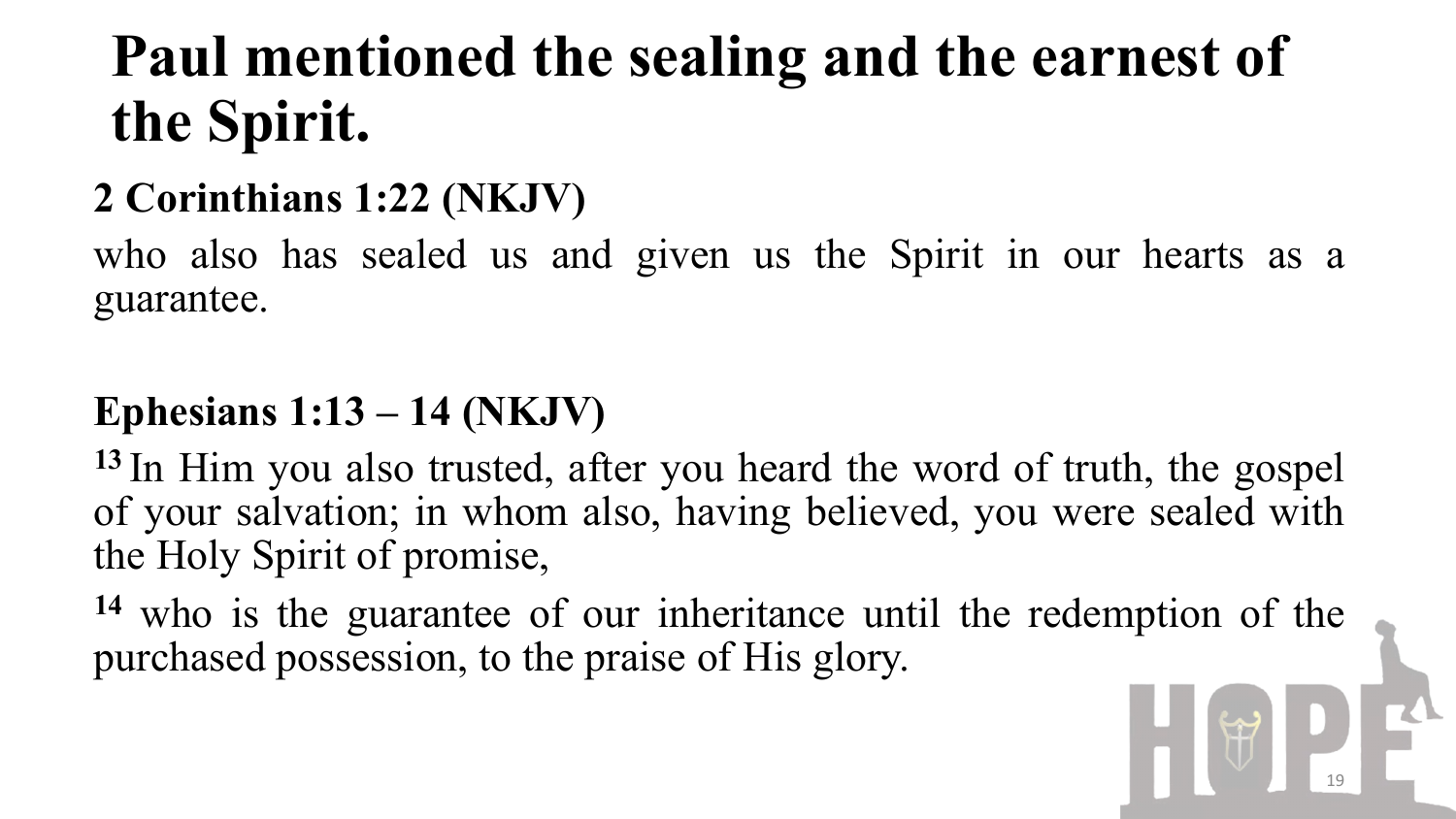### **ENGAGED TO JESUS CHRIST**

• The Holy Spirit dwelling in the believer's body is the "down payment" that guarantees the future inheritance, including a glorified body.

• In modern Greek, the word translated "earnest" means "engagement ring".

• The church is engaged to Jesus Christ and is waiting for the Bridegroom to come to take her to the wedding.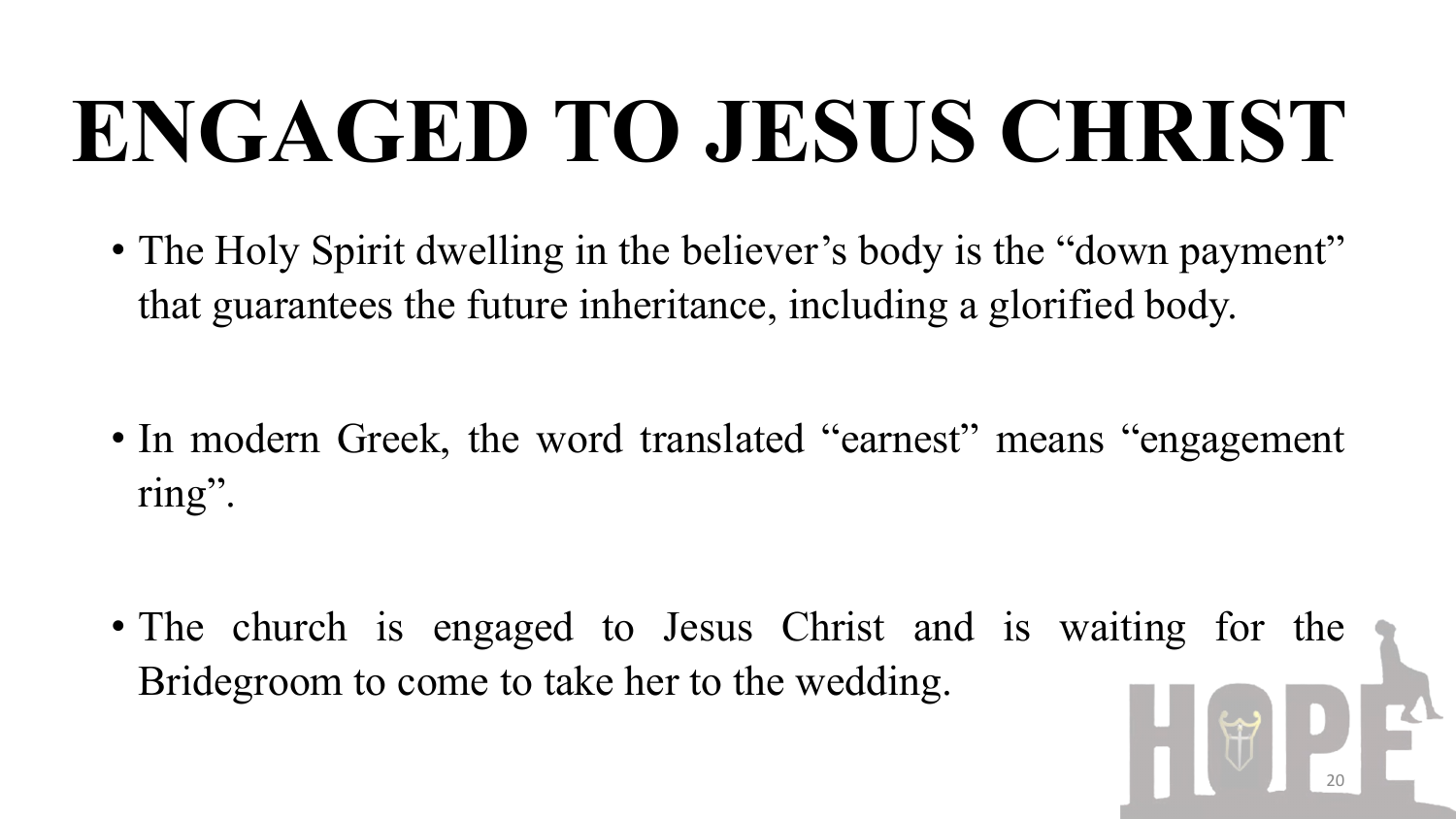# **We are always confident. (vv. 6 – 8)**

### **2 CORINTHIANS 5:6 – 8 (NKJV)**

**<sup>6</sup>** So we are always confident, knowing that while we are at home in the body we are absent from the Lord.

**<sup>7</sup>** For we walk by faith, not by sight.

**<sup>8</sup>**We are confident, yes, well pleased rather to be absent from the body and to be present with the Lord.

The people of God can be found in one of two places: either in heaven or on earth.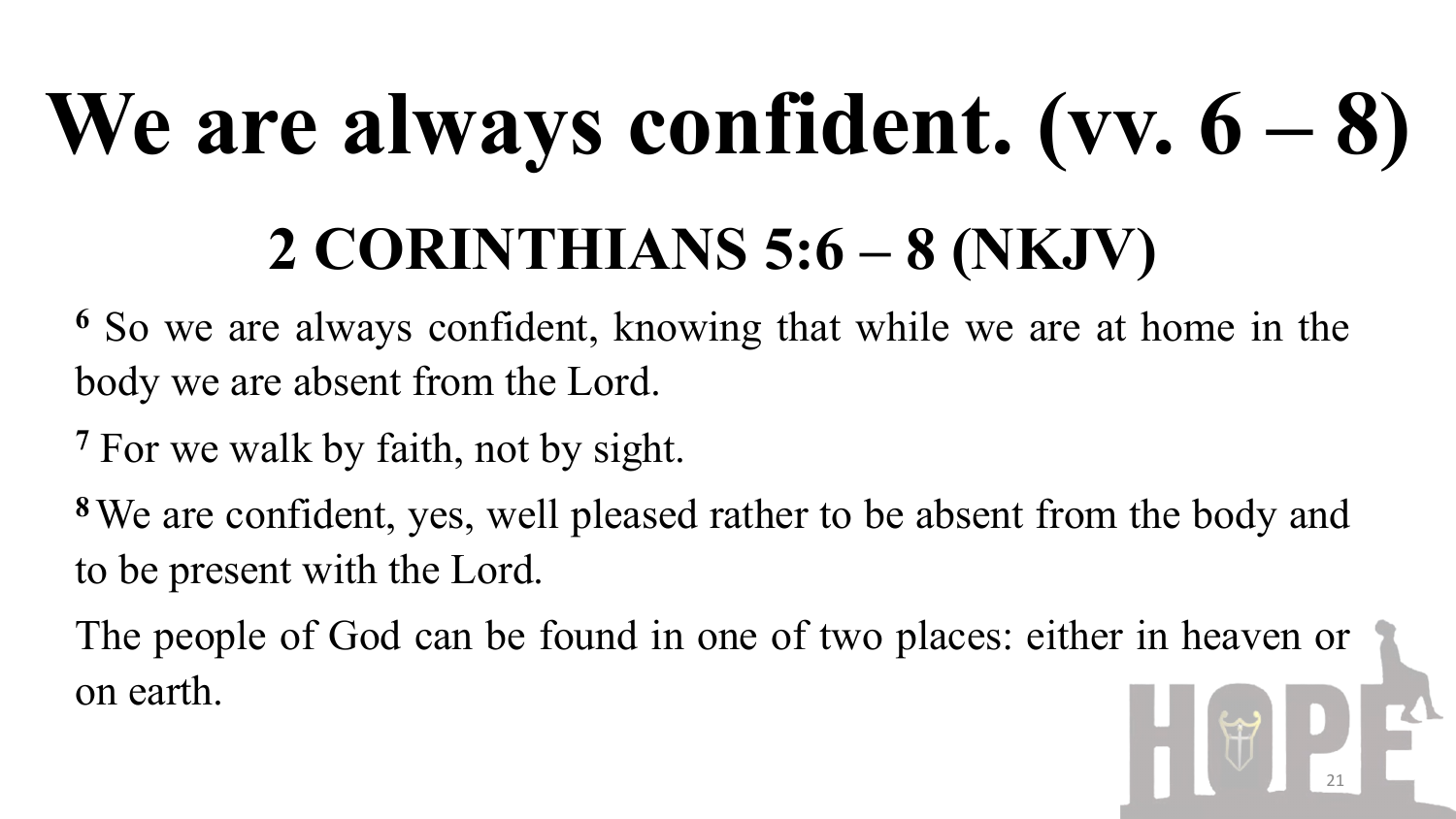### **EPHESIANS 3:15 (NKJV)**

from whom the whole family in heaven and earth is named,

- **None of them** is in the grave, hell, or "intermediate place" between earth and heaven.
- Believers **on earth** are "at home in the body," while believers who **have** died are "absent from the body."
- Believers **on earth** are "absent from the Lord," while believers **in heaven** are "present with the Lord."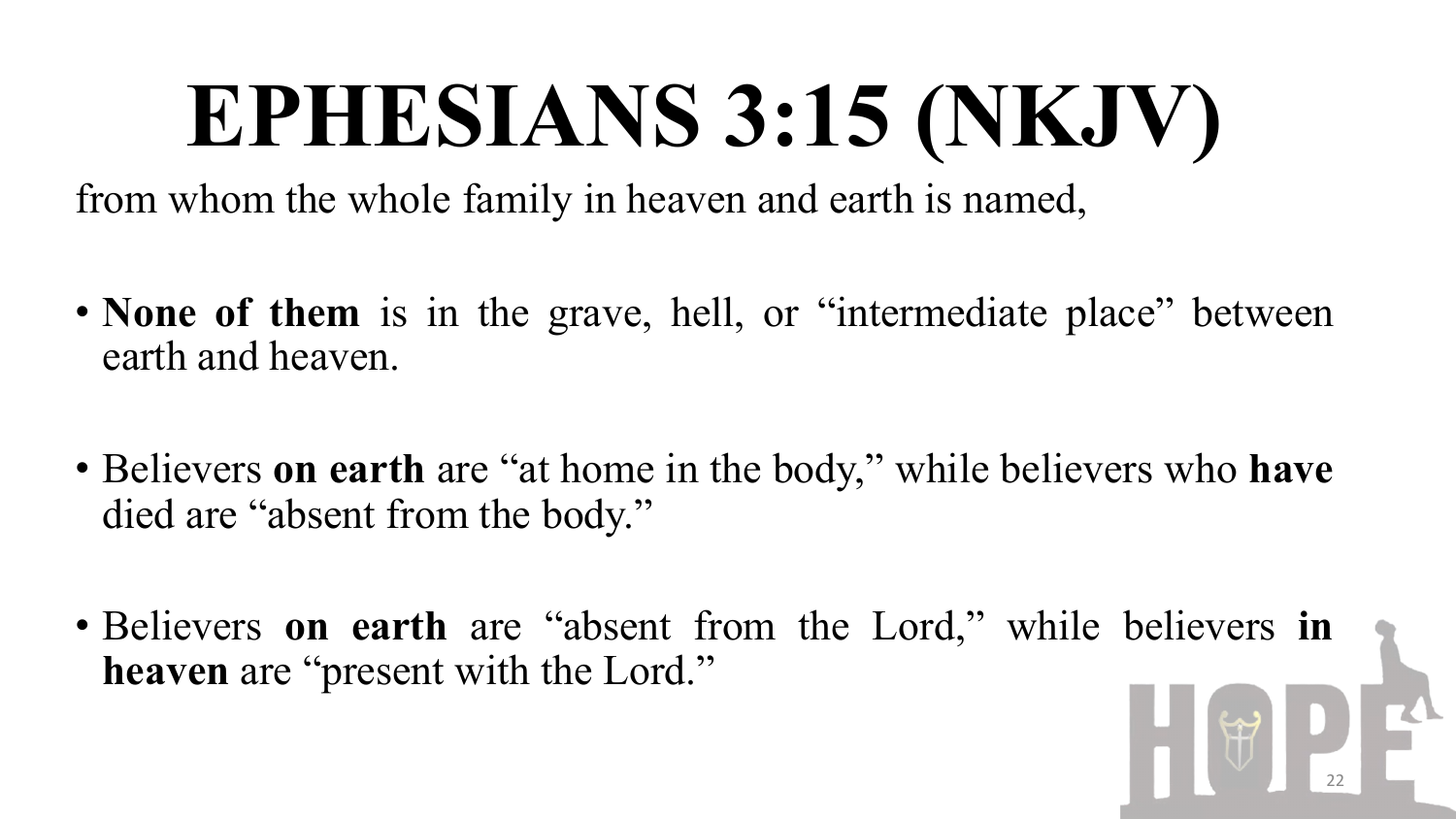• Because he had this kind of confidence, Paul was not afraid of suffering, trials, or dangers.

• This is not to suggest that he tempted the Lord by taking unnecessary risks, but it does mean that he was willing to "lose his life" for the sake of Christ and the ministry of the Gospel.

- Paul walked by faith and not by sight.
- Paul looked at the eternal unseen, not the temporal seen (2 Cor. 4:18).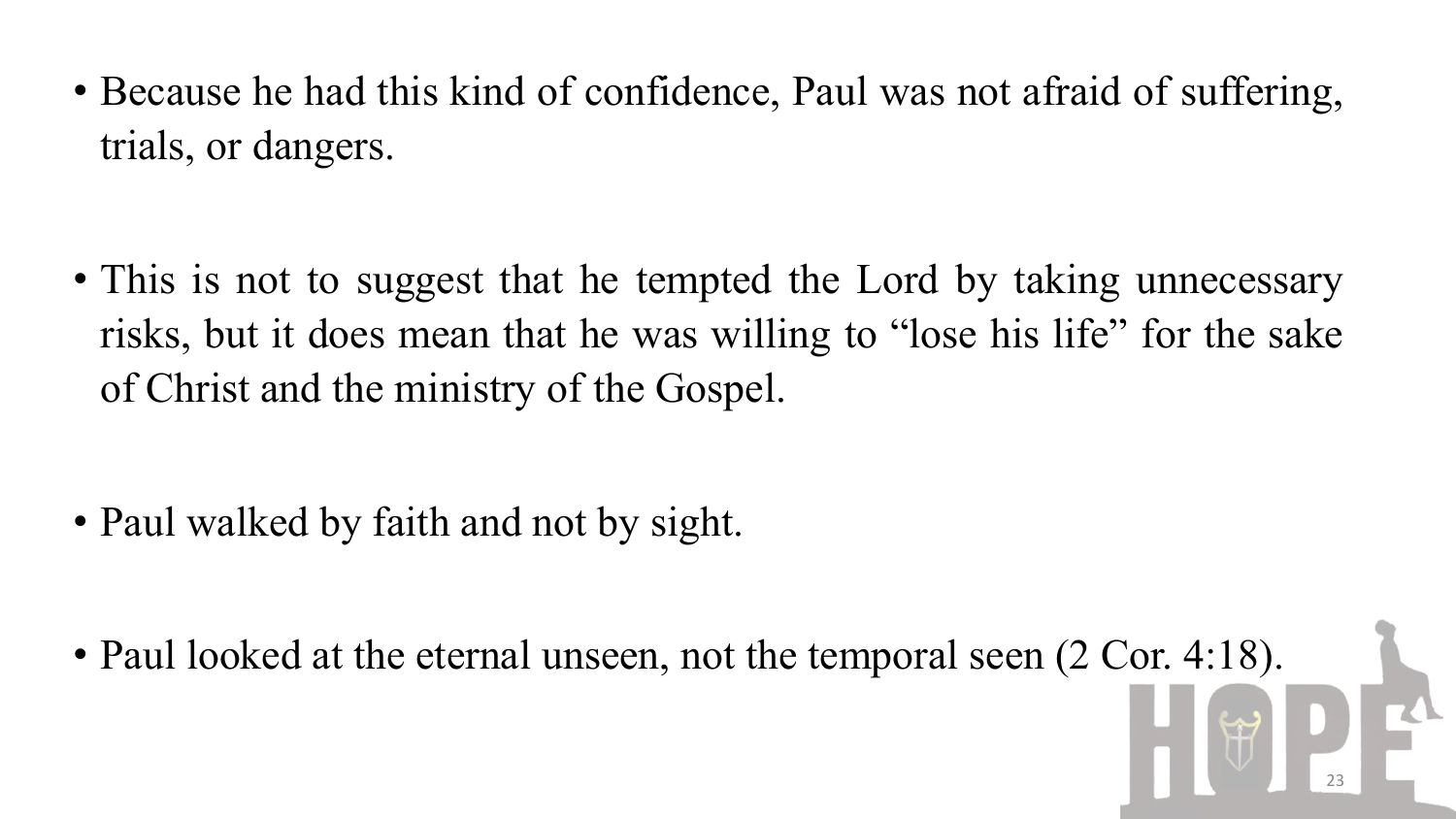#### **Heaven was not simply a destination for Paul: it was a motivation.**

• Like the heroes of faith in Hebrews 11, he looked for the heavenly city and governed his life by eternal values.

• As we review this section of 2 Corinthians, we can see how Paul had the courage for the conflict and would not lose heart.

• He had a glorious ministry that transformed lives.

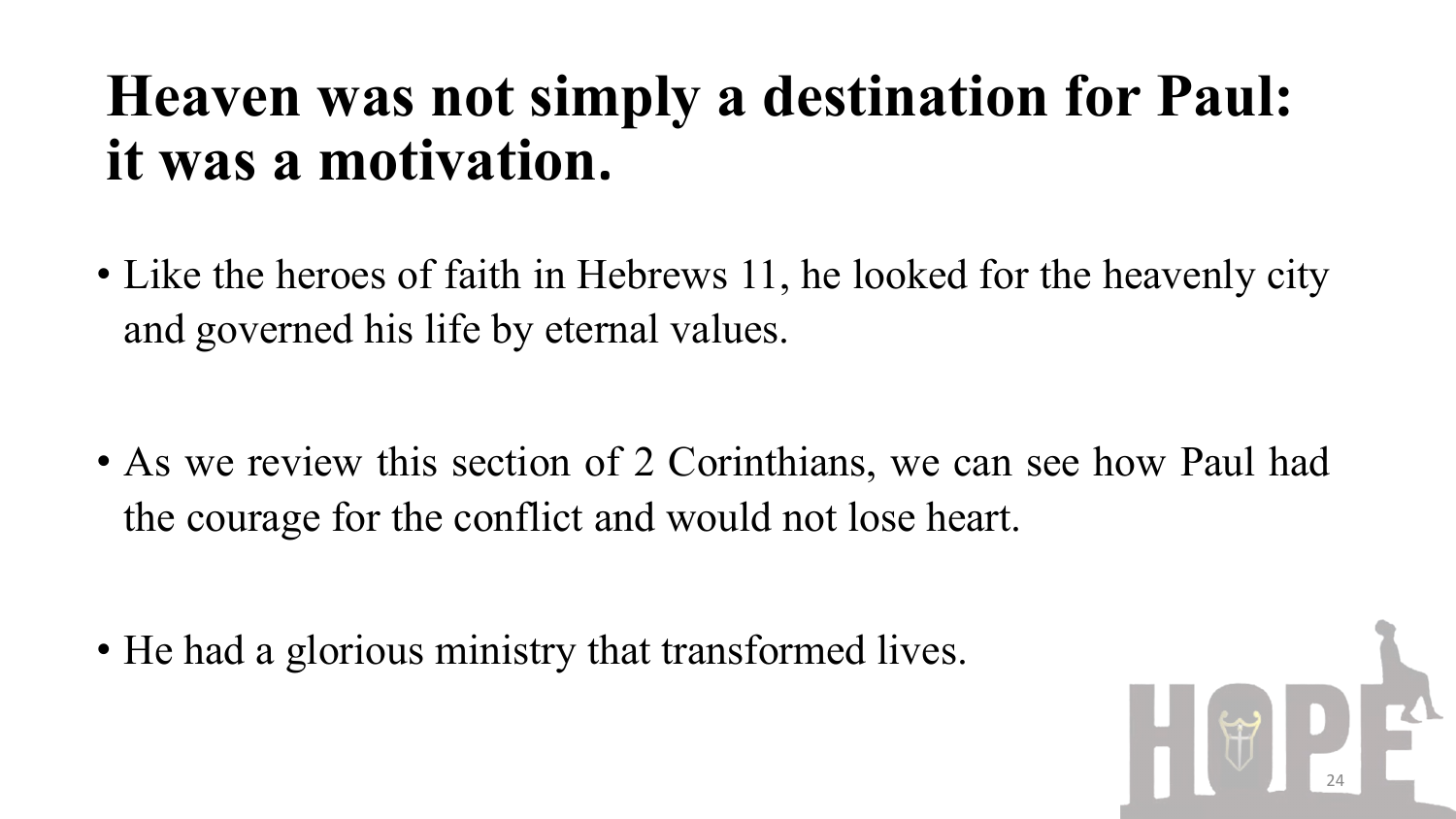- He had a valuable treasure in the earthen vessel of his body, and he wanted to share that treasure with a bankrupt world.
- He had a confident faith that conquered fear, and he had a future hope

that was both a destination and a motivation.

• No wonder Paul was "more than conqueror"! (Romans 8:37)